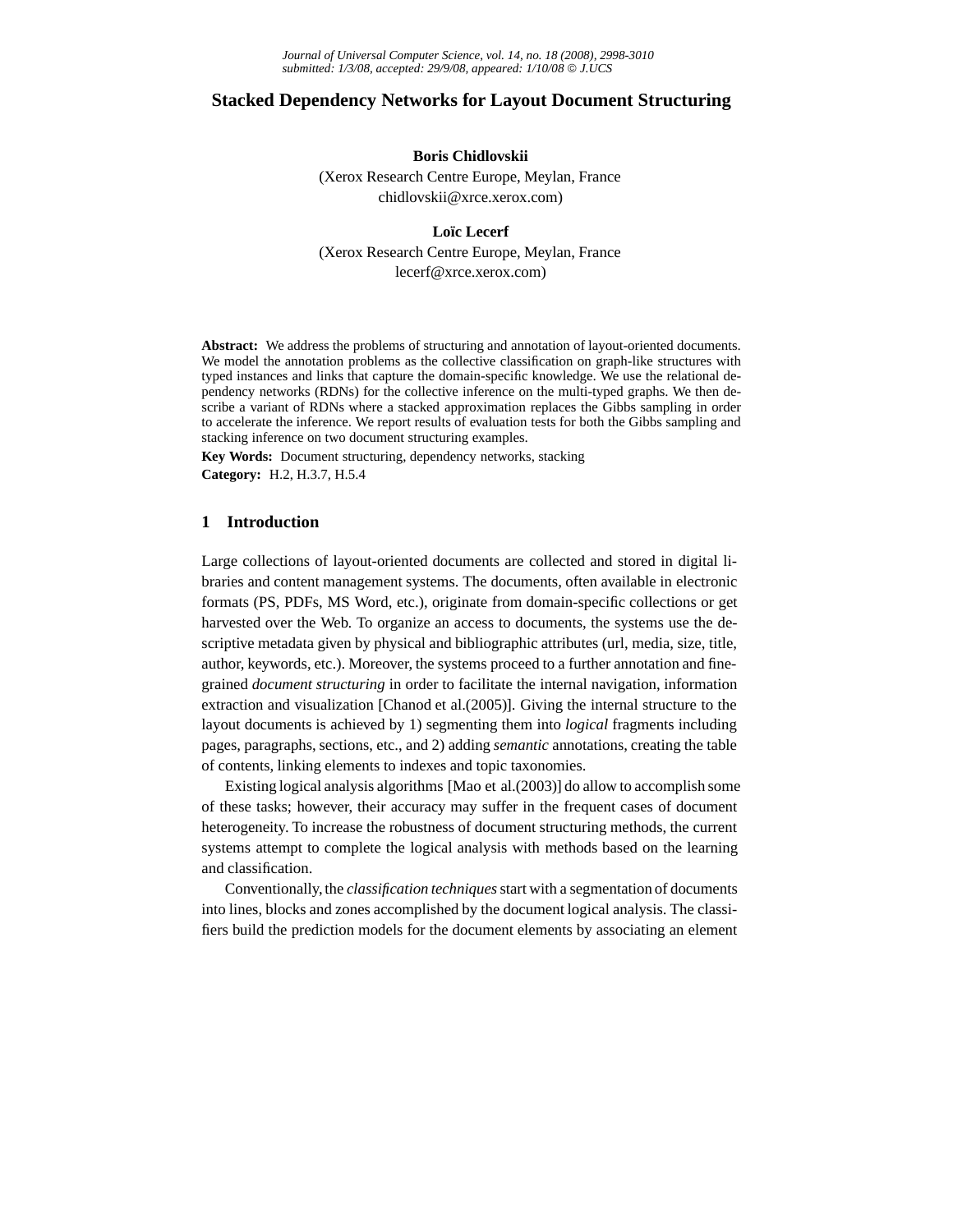label to some element's characteristics, such as its x-y positions on the page, the font size or the presence of certain keywords in the textual information. Beyond the proper element characteristics, the layout-oriented documents may hide important meaningful relationships between elements. For example, labeling a line as a bibliographic reference becomes more certain if the previous and next lines are already annotated as references. Obviously, capturing such relationships and their integration in classifiers can help train more accurate predictive models for the document annotation.

The previous classification methods have been primerily dedicated to the one-page structuring tasks. Techniques based on statistical grammars have been used; in particular, Hidden Markov Machines (HMMs) [Kopec and Chou(1994)] and Probabilistic Context-Free Grammars (PCFGs) [Liang et al.(2005)] have been extended for the 2 dimensional case in order to model and decode the page structure. However, moving to the *multi-page documents* can not be achieved by mechanically extending the previous methods. Indeed, the grammar-based techniques show certain limitations in the modeling and scalability issues. On one side, HMMs work with the sequence-like data representation only and can not model long-distance relationships. On the other size, PCFGs do model long-distance relationships; however the  $O(N^3)$  inference complexity, where  $N$  is the number of elements, is hardly scalable to documents with hundrends of pages.

In this paper we address the large scale document structuring and annotation problems and investigate techniques alternative to the grammar-based ones. We model a document annotation task as a collective annotation of groups of related instances rather than the individual label annotation for each instance. The user is invoked to define a set of link features to order to capture the domain- or task-specific knowledge present in documents. The full set of elements and user-defined links infer a *relational dependency network* (RDN) [Neville and Jensen(2007)] where both elements and links can be *typed*. Moreover, both elements and links may be annotated. In general, we attempt to reiterate the success the dependency networks have had in different domains, including the social networking and the Web pages classification and extend them to the layout document structuring.

Relational dependency networks (RDNs) is a graphical model that is capable to express inter-element dependencies and to reason in the relational setting. The RDNs decompose the globally trained model into a set of local learning models, where local features get extended with the estimations of labels of relevant elements. First, the conventional Gibbs sampling can be used for the collective inference. When the Gibbs sampling shows a slow convergence, we follow [Kou and Cohen(2007)] in replacing the Gibbs sampling with the stacked assembly principle that allows to accelerate the inference.

The remainder of the paper is organized as follows. In Section 2 we explain the problem of annotating the layout-oriented documents and introduce the mapping from input data to the set of output variables. Section 3 describes the relational dependency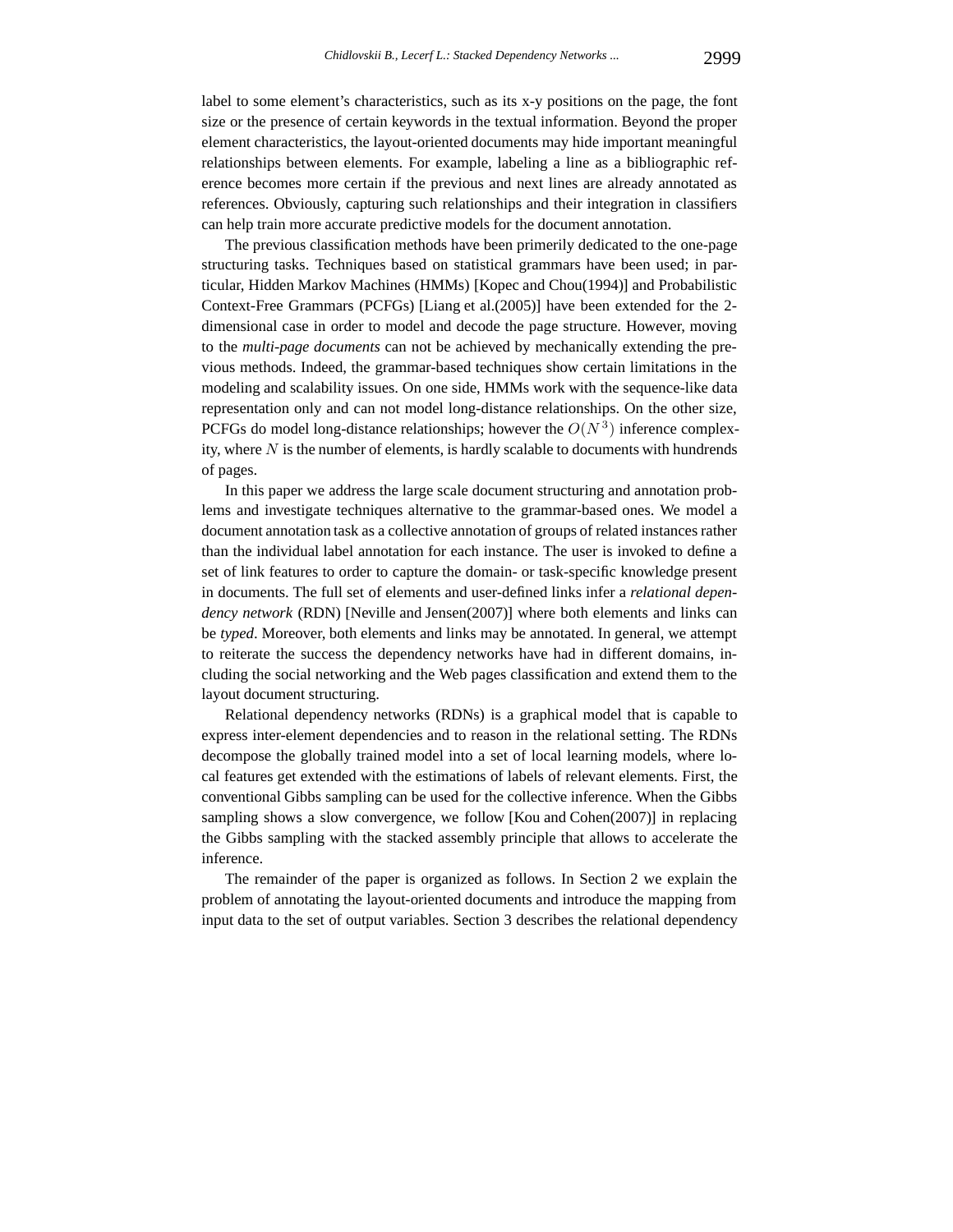networks and the inference with the Gibbs sampling. It then introduces the stacking meta-learning principle and proposes the learning and inference algorithms. Finally, Section 4 reports evaluation tests on two collections and Section 5 concludes the paper.

### **2 Document annotation modeling**

This work is motivated by a number of large-scale document structuring and annotation problems. One example is the metadata extraction from layout-oriented documents, where documents expose different page and markup templates, like scientific papers, technical manuals, etc. The extraction process concerns such metadata attributes as titles, authors, organizations, addresses and references. Another example is the classification and semantic annotation of Web pages available in HTML format.

In the following the input data is given by a structure describing a set of elements in document(s) and relationships among them. In the case of Web pages, this structure is given by HTML tag nesting and hyperlinks. In the scanned documents, the OCR and the logical analysis algorithms are deployed on the preliminary step in order to identify characters, words, lines or zones. They produce an hierarchical structure as the spatial nesting ("*contains*" relationship) of document fragments and include elements like LINEs, PARAGRAPHs, TABLEs, etc. In certain document applications, like forms or business cards recognition, the 2-dimensional page analysis can go further and establish spatial logical relationships between the elements, like *"touch"*, *"intersect"*, etc.



**Figure 1:** XML structure of input documents.

Beyond the basic line and zone segmentation and the spatial containment, an advanced logical analysis can establish links (or link candidates) for a specific logical composition of a physical document. For example, consider the Table of Content (ToC)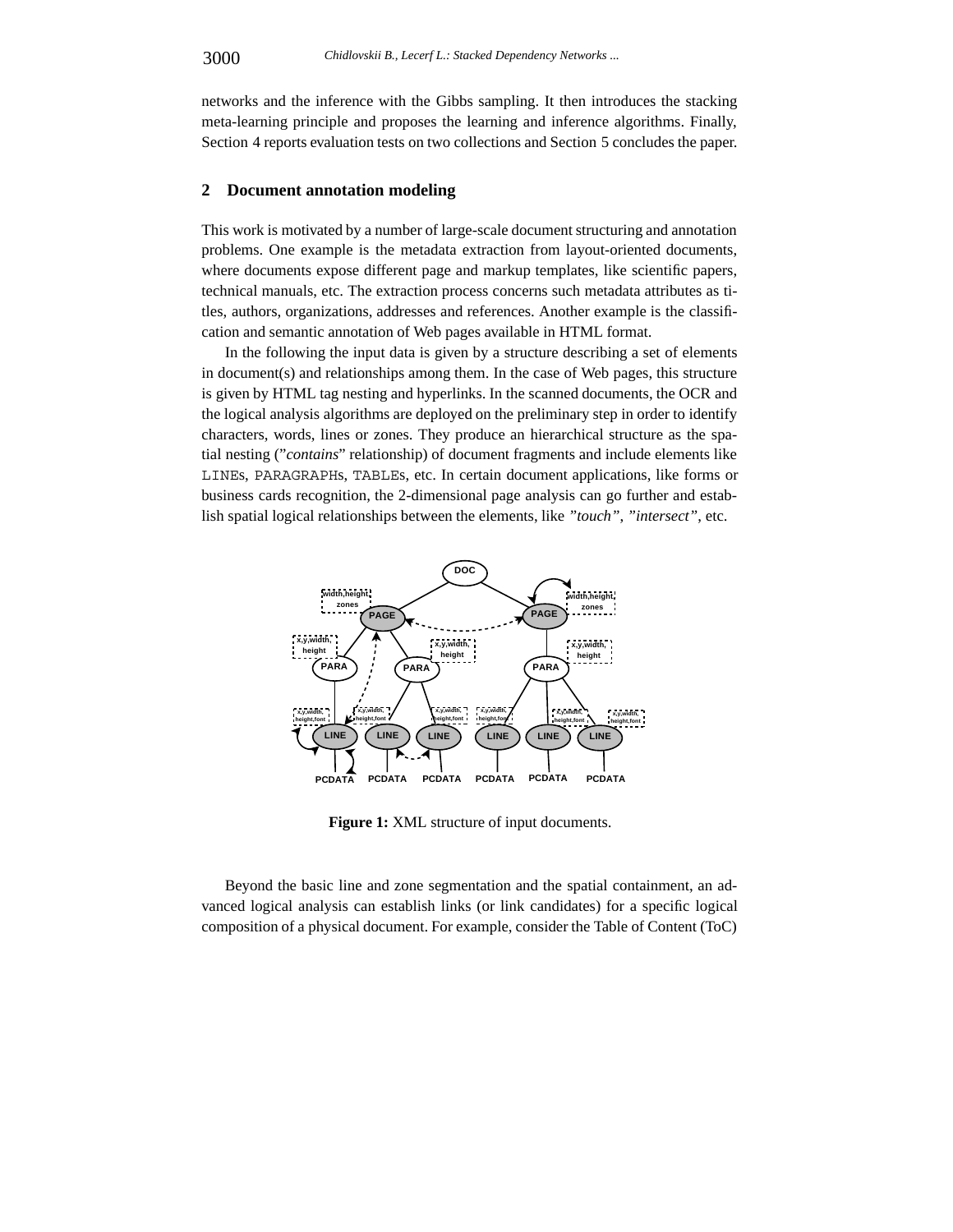detection in multi-page documents [Dejean and Meunier(2005)]. Under some generic constraints of the contiguity and textual similarity, the ToC detection algorithm can produce the candidate pairs for being linked to the ToC. Similar examples are linking to bibliographic references and citations.

Given the input data structure, the classification techniques try to build the prediction models for the document elements. They proceed by extracting *local features* which associate an element label to element's characteristics, such as elements' x-y positions on the page, the font size or certain keywords in the textual data.

Beyond the local features, so called *link features* try to capture relationships between elements' labels, for example, between neighbor elements in the document. Most layout-oriented documents are full of meaningful relationships. For example, labeling a line as a bibliographic reference in a scientific paper becomes more certain if the previous and next lines are already recognized as the references. Capturing such relationships and their integration in the classifiers can help train more accurate predictive models for the document annotation.

Any link feature is defined over a pair of elements or fragments in input documents. The link can either match the existing relationships or form a new one. The full set of elements and links induce a graph-like structure. The collective assignment of element labels are described by joint probability distributions in *probabilistic graphical models*, in particular Markov random fields [Bishop(2006)]. If the graph forms a chain or a tree, HMM or Conditional Random Fields (CRF) techniques can be used to find an optimal joint assignment of labels by optimizing a log-likelihood function [Lafferty et al.(2001)]. If the structure of the relationships between elements form an undirected graph, finding exact solutions require special graph transformations [Bishop(2006)] and eventually the enumeration of all possible annotations on the graph. This results in the exponential complexity of model training and inference. To make it tractable, several approximation techniques have been proposed for undirected graphs; these include Markov Chain Monte Carlo methods and dependency networks [Neville and Jensen(2007)].

In layout-oriented documents, the collective annotation targets the groups of document elements and fragments. Figure 2 shows another document structuring example. Given a sequence of pages (three sequential pages are shown in the figure, where the textual data and the paragraphs are omitted for the sake of presentation), the task consists of segmenting the document in sections. It should detect the starting page of each section and its title. The corresponding annotations are marked by the bounding box for the second page and two black lines that compose the section title.

#### **2.1 Mapping**

For the document segmentation in Figure 2, the basic classification approach would treat line and pages separately, one by one. In the collective classification, dependencies between elements can give more evidences for making some annotations and thus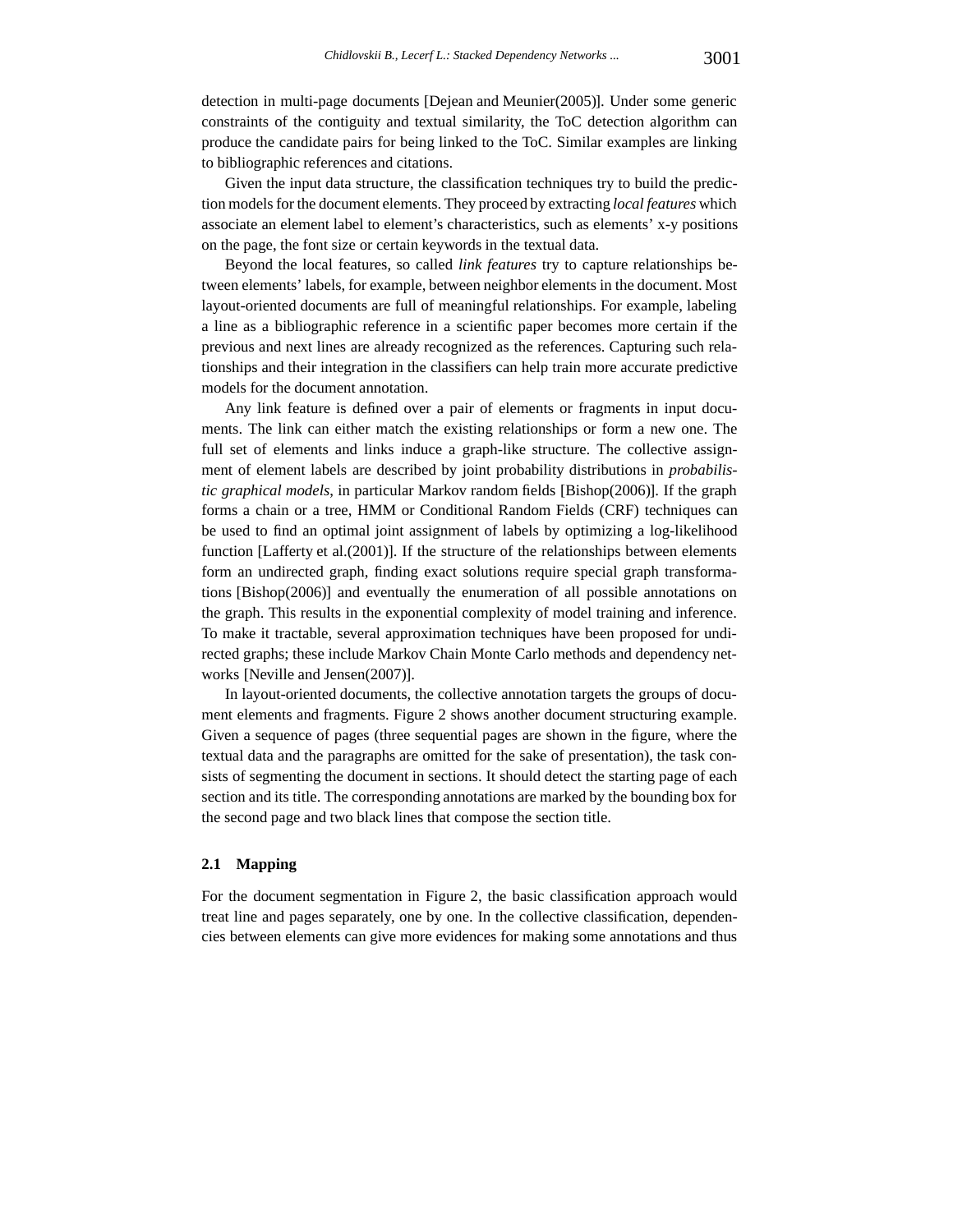

**Figure 2:** Example of the collective element annotation.

improve the accuracy of the prediction models.

The shift from the separate classification to collective one is enabled through the mapping from input data to output variables and the dependencies. In the following, we will slightly change the standard RDN notation [Neville and Jensen(2007)], in order to explicitly express this mapping. We define a 2-layered graph  $G = \{In, Out, Map\}$ , where the lower layer  $In$  describes the input elements and relationships between them, and the upper layer  $Out$  describes output variables and dependencies between them. The mapping description  $Map$  first defines the variable sets and associates them to input elements. Second, it defines templates for both local and link features on input data and output variables. Finally, the modeling process makes a choice of basic classifiers and methods for the structure and parameter learning for the collective classification.

#### **2.2 Basic classifiers**

The basic component in the document classification is a supervised probabilistic classifier of document elements. The classifier is trained with the local features and, for each unlabeled element x, it estimates conditional probabilities  $P(y|x)$  for all possible labels  $y$ . In the following, we will primarily assume the maximum entropy classifier [Berger et al.(1996)]; other supervised classifiers, like the logistic regression or the multi-class SVM, can be used in the similar manner. With the constraints based on selected features  $f_i(x, y)$ , the maximum entropy classifier attempts to maximize the conditional likelihood  $P(y|x)$  which is represented as a log-linear function  $P(y|x)$  =  $\frac{1}{Z(x)} exp \sum_j \lambda_j \cdot f_j(x, y)$ , where the parameters  $\lambda_i$  are learned from the training corpus<br>and  $Z(x)$  is a pormulizing factor which ansures that all the probabilities sum to 1 and  $Z(x)$  is a normalizing factor which ensures that all the probabilities sum to 1.

In layout-oriented documents, the classifier disposes a set of local features composed of different types of information. *Content features* express properties on text in the element x, e.g.  $f_1(x, y) = 1$  if y=title and text in x has only uppercase characters,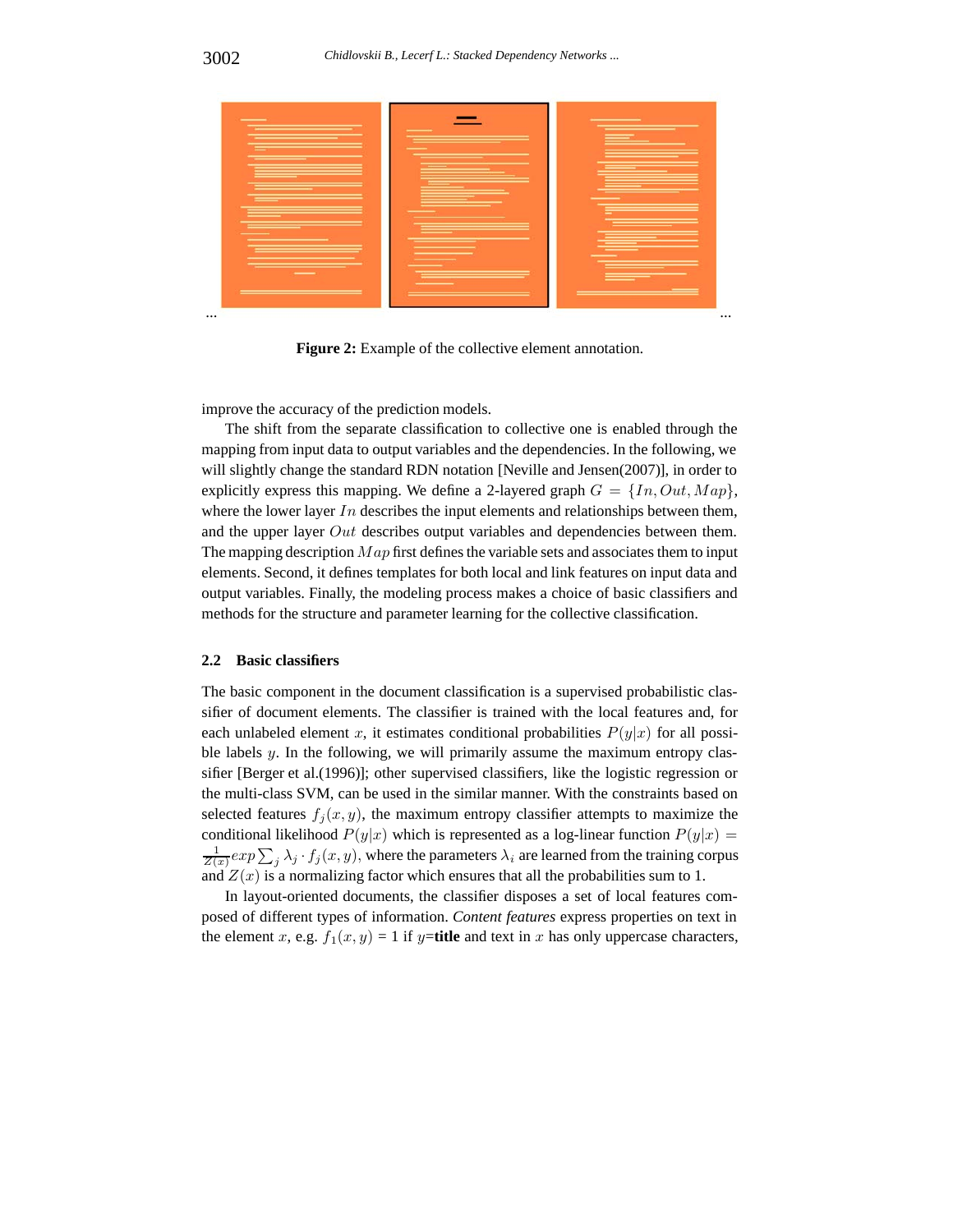0 otherwise. *Structural features* capture the tree context surrounding an element, e.g.  $f_2(x, y) = 1$  if y=**section** and x's father node has a left brother, 0 otherwise. Attributes *features* capture the values of node's attributes in the source tree, e.g.  $f_3(x, y) = 1$  if  $y$ =title and the value of the *font* attribute of x is *times*, 0 otherwise.

# **2.3 Link features**

A link feature  $f_{\mathcal{P}}(x, y, y')$  captures the relationship between an element x, its label y and the label y' of a P-node in the document structure, where P is a path in the structure<br>from at to all For a regular for a line g we may define  $f_n(x, u, u') = 1$  if  $g(x)$  and from y to y'. For example, for a line x we may define  $f_{\mathcal{P}}(x, y, y') = 1$  if  $g(x)$  and<br>exposition and y' is matadata. O otherwise, for some ehereateristics  $g(x)$  of the element y=**section** and y' is *metadata*, 0 otherwise, for some characteristics  $g(x)$  of the element<br>a and noth  $\mathcal{D}$  from a LIVE to the corresponding  $\mathcal{D}(\mathcal{D})$  and  $g(\mathcal{D}^{-1})$  and  $g(x)$ .  $\mathcal{D}(\mathcal{D})$ x and path  $P$  from a LINE to the corresponding PAGE node ( $P=$ "ancestor::PAGE" in the XPath language). The entire set of link features are generated by the template  $C$ which is a triple (filter, path, g) where filter is (x.type=LINE) and path =  $P$ . In the similar manner, link features may be defined over links between elements linked with path P.

The link features capture relationships between element labels and often form arbitrary graph structures. The Markov Random Fields (MRF) [Lafferty et al.(2001)] can address arbitrary undirected graphs, however finding exact solutions is computationally intractable in MRF. So we use an approximation technique of dependency networks and their relational extensions for typed data [Neville and Jensen(2007)]. Furthermore, when the conventional Gibbs sampling converges slowly, we consider an alternative method. We follow  $[Kou and Cohen(2007)]$  in considering the stacking principle for integrating link features  $f(x, y, y')$  in the basic classifier. When a true value y' is un-<br>evolutely it is replaced by estimation of In turn the estimation model for of is trained available, it is replaced by estimation  $\hat{y'}$ . In turn, the estimation model for  $\hat{y'}$  is trained<br>on noirs  $(a, y')$  in the sysilable training corpus. on pairs  $(x, y')$  in the available training corpus.

### **3 Dependency networks**

In the input XML tree, local features are defined between input node charactertics  $g(x)$ and node labels  $y$ . The link features are defined between each pair of neighbor  $LTNES$ and PAGEs, as well as between every LINE and the corresponding PAGE node.

The 2-layered representation G induces the *relational dependency network* used in the collective classification. Informally, the network includes the upper layer in  $G$ extended with extra-layered links. Formally, nodes in the network are input nodes  $x$ and all output nodes in  $Out$ -layer to be annotated with labels  $y$  (LINEs and PAGEs in Figure 2). Two types of undirected arcs are induced by static and link features defined over the input elements. An arc in the network links a node  $x$  to node  $y$  if one or multiple local features are defined over the pair  $(x, y)$ . Similarly, an arc in the network links a node y to node y' if a link feature is defined over the pair  $(y, y')$ . For any node y in the dependency patriciple we denote  $y$ , the vector or pairbbox pades of  $y$ . dependency network, we denote  $y_{nb}$  the vector or neighbor nodes of y.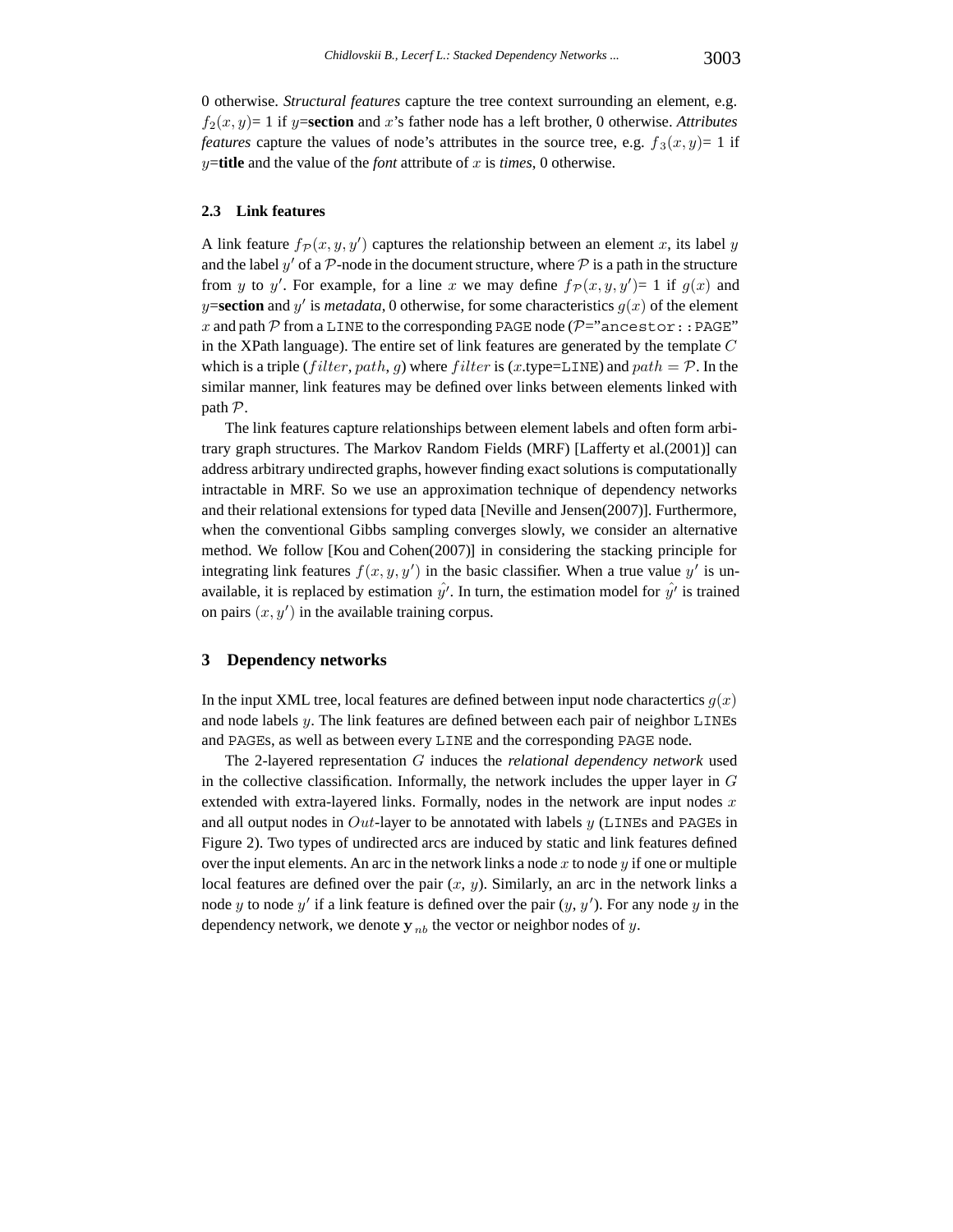### **3.1 Gibbs sampling**

The Gibbs sampling method [Bishop(2006)] is a Markov Chain Monte Carlo algorithm used when the inference is intractable because of the graph complexity. The Gibbs sampling proceeds by replacing the value of one of the variables  $y$  by a value drawn from the distribution of  $y$  conditioned on the values of the remaining variables. In other words, it replaces y by a value drawn from the distribution  $p(y|\mathbf{y}_{nb}, \mathbf{x})$ . The sampling procedure is repeated by cycling through the variables in **y** and choosing the variable  $yinbfy$  to be updated at each step. The initial variable values  $y<sup>0</sup>$  are provided by the classifiers trained with the local features only. At iteration  $j, j = 1, \ldots, J$ , we sample <sup>y</sup>*m* as follows:

$$
y_m^{j+1} \sim p(y_m | y_1^{j+1}, \dots, y_{m-1}^{j+1}, y_{m+1}^j, \dots, y_M^j, \mathbf{x}),\tag{1}
$$

where  $M$  is the total number of variables.

In the Gibbs sampling, the update of one variable on its neighborhood is computationally simple. However the convergence may be very slow, due to the dependencies between consequent samples; this forms the so-called *slow mixing* effect. To partially remedy the slow convergence of Gibbs sampling, we consider also its blocking variant [Jensen et al.(1995)]. The *blocking Gibbs sampling* tries to make the variable mixing faster and increases the number of variables sampled at each step. It visits variables simultaneously by groups, where one group of variables corresponds to a component in the network. The union of components comprise all variables but one one variable may be in several components. When a component is visited, it is sampled conditionally on the neighborhood of all its variables. One iteration of blocking Gibbs sampling is completed when all components are visited by the algorithm. Like in  $(1)$  for variables y, in the blocking Gibbs sampling, we sample a component  $c_m$  at iteration  $j, j = 1, \ldots, J$ , as follows:

$$
c_m^{j+1} \sim p(c_m|c_1^{j+1}, \dots, c_{m-1}^{j+1}, c_{m+1}^j, \dots, c_C^j, \mathbf{x}),\tag{2}
$$

where  $C$  is the total number of components.

#### **3.2 Stacked dependency networks**

Stacked generalization is a general method of using a high-level model to combine lower-level models to achieve a higher predictive accuracy. The high-level model is built using the extended training set  $(x, \hat{y}, y)$ , where  $\hat{y}$  is a one or multiple low-level model predictions for labeling x with y. Recently, Cohen et al. extended the stacking to the Web page classification [Kou and Cohen(2007)]. We apply the stacked generalization method to the relational dependency networks and consider it as an alternative to the Gibbs sampling.

The collective annotation of two elements with labels y and y', in the presence of **x**, is given by the joint conditional probability  $p(y, y'|\mathbf{x})$ . When y and y' are not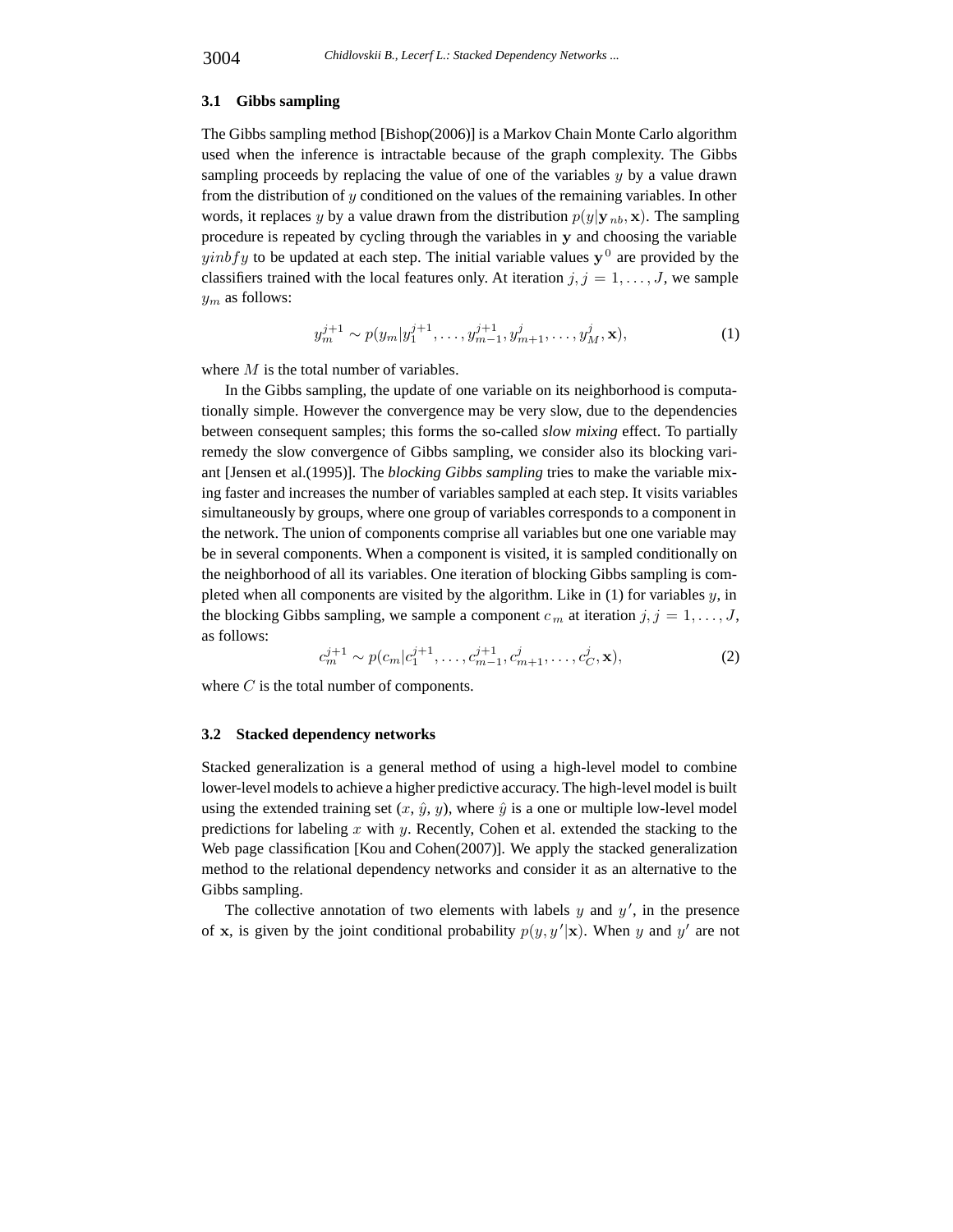independent, the exact solution assumes the enumeration of all possible annotation of  $y$ and  $y'$ :

$$
p(y, y'|\mathbf{x}) = \frac{p(y, y', \mathbf{x})}{\sum_{(y, y')} p(y, y', \mathbf{x})} = \frac{1}{Z} exp\sum_{j} \lambda_j f_p^j(y, y', \mathbf{x}).
$$
 (3)

The RDN approximates the exact solution by factorizing the joint probability and injecting the estimations as follows:

$$
p(y, y'|x) \approx p(y|\hat{y}', \mathbf{x})p(y'|\hat{y}, \mathbf{x}),\tag{4}
$$

where  $\hat{y}'$  and  $\hat{y}$  are estimations of  $y'$  and  $y$ , respectively.<br>In the steaked version of PDNs, we are steaking a r

In the stacked version of RDNs, we are stacking a number of approximation models; in each model the collective annotation  $p(y, y'|\mathbf{x})$  in the dependency network is<br>conveximeted by 2. *l*, models  $p(x_i^i|\hat{\alpha}^{i-1}, \mathbf{x})$  and  $p(x_i^i|\hat{\alpha}^{i-1}, \mathbf{x})$  is  $-1$ , *l*, where approximated by 2 · l models  $p(y^i | \hat{y}^{i-1}, \mathbf{x})$  and  $p(y^i | \hat{y}^{i-1}, \mathbf{x})$ ,  $i = 1, \ldots, l$ , where  $\hat{y}^{i-1}$ ,  $\hat{y}^{'i-1}$  are predictions for y and y' made on the previous level model, l is the stack size.

In the general case of the dependency network  $G$ , we denote  $y_{nb}$  all the neighbors  $y_{nb}$  the given  $y$  is linked with link features to. Then, the stacked RDN approximation factorizes the joint distribution over **y** on the each level of the stack as follows:

$$
p(\hat{\mathbf{y}}^i|\mathbf{x}) = \prod_{y^i \in \mathbf{y}^i} p(y^i|\hat{\mathbf{y}}_{nb}^{i-1}, \mathbf{x}).
$$
 (5)

The stacking method constructs samples of  $(\mathbf{x}, \hat{\mathbf{y}})$  where  $\hat{\mathbf{y}}$  is a vector of class predictions for **x**. To avoid the mismatch between data used in the training set and the testing set, the cross-validation principle should be applied *inside* the learning algorithm. The next section presents details of the learning and inference algorithms.

### **3.3 Supervised learning on stacked RDNs**

If the input documents have nodes of different types, so does the dependency network, one type per relation. In the document structuring example, two types of variables (output nodes) refer to two different types, LINEs and PAGEs. Each node type  $t \in T$  is associated with the proper class set  $Y_T$  and is characterized with an associated feature set. Consequently, learning a model for the input documents requires training  $T$  typeassociated models, one model per type. Below, the learning and inference algorithms describe stacking algorithms for multi-type data.

**Learning algorithm.** Given a training set  $S_t^0 = (\mathbf{x}_t; \mathbf{y}_t) = \{(x_t, y_t)\}$ <br>for seek time  $t \in T$ , a besig learning method  $M$ , a gross validation. for each type  $t \in T$ , a basic learning method M, a cross-validation parameter  $K$ , a stack size  $l$ .

Split  $S_t^0$  into K equal-sized disjoint subsets  $S_{t,1}^0, \ldots, S_{t,K}^0$ .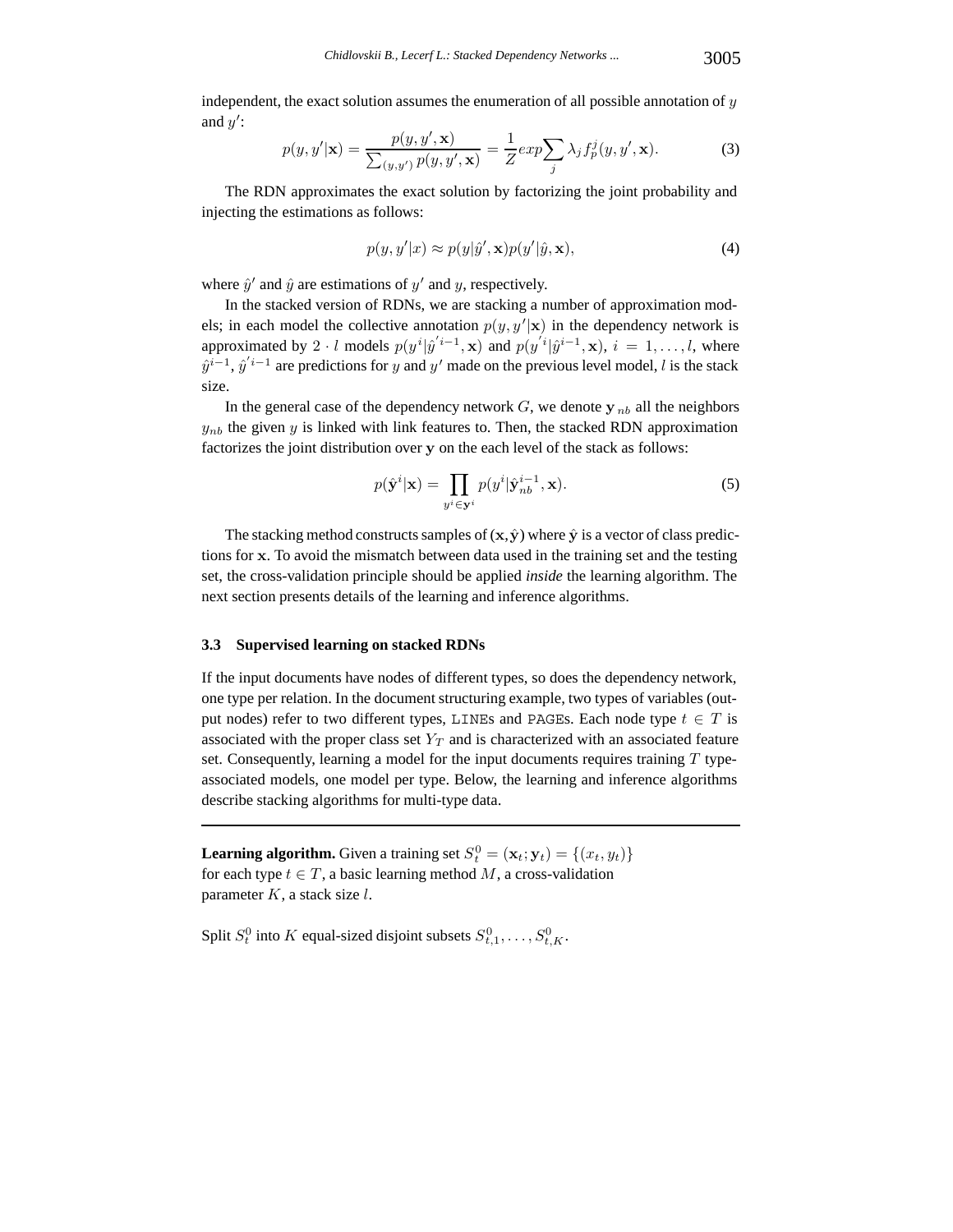**for**  $i = 1, ..., l$  **do for**  $k = 1, \ldots, K$  **do for** each type  $t \in T$  **do** 1. Get function  $F_k^i$  by training the basic method M on the set  $S_i^{i-1}$   $S_i^{i-1}$ set  $S_t^{i-1} - S_{t,k}^{i-1}$ 2. Construct an extended dataset  $S_{t,k}^i$  of instances  $\{(x_t, \hat{\mathbf{y}}_{nb}^i), y_t\}$ by extending each  $x_t$ ,  $(x_t, y_t) \in S^0_{t,k}$  with estimations of neighbor nodes using function  $F_k^i$ ,  $\hat{\mathbf{y}}_{nb}^i = F_{t,k}^i(x_t, \mathbf{y}_{nb}^{i-1})$  $\text{Compare } S_t^i = \bigcup_{k=1}^K S_t^i$ <br> **turn** functions  $F_t^i$  by to **return** functions  $F_t^i$  by training the basic method M on the sets  $S_t^i$ ,  $i=1,\ldots,l, t \in T$ .

The algorithm generates  $|T| \cdot K \cdot l$  functions  $F_{t,k}^i, k = 1, \ldots, K, i = 1, \ldots, l, t \in T$ <br>to produce the extended detects for all levels and truess and returns  $l$ ,  $|T|$  functions  $F_i^i$ to produce the extended datasets for all levels and types and returns  $l \cdot |T|$  functions  $F_t^i$ used in the inference.

**Inference algorithm.** Given an input document containing elements of different types,  $\mathbf{x}^0 = {\mathbf{x}_t^0}$ ,  $t \in T$ .<br>**for** layel  $i = 1, \ldots, l$  de **for** level  $i = 1, \ldots, l$  **do for** each type  $t \in T$  **do** 1. Produce estimation for *i*-level  $\hat{\mathbf{y}}_t^i = F_t^i(\mathbf{x}_t^{i-1})$ <br>2. Produce an autoprobablised  $\mathbf{x}_t^i = \frac{\int_{t}^{t} (\mathbf{x}_t^{i-1})}{\int_{t}^{t} (\mathbf{x}_t^{i-1})^2}$ 2. Produce an extended set  $\mathbf{x}_t^i = \{(x_t^0, \hat{\mathbf{y}}_{ng}^i)\}\$ **return** the estimation for the last level  $\hat{\mathbf{y}}_t^l = F_t^l(\mathbf{x}_t^l)$  for all  $t \in T$ .

The inference algorithm is linear in the size of the number of output variables/nodes The complexity of inference algorithm is  $O(l \cdot |T| \cdot |y|)$ , where  $|y|$  is the number of output variables/nodes.

# **4 Evaluation**

We now evaluate the stacked RDNs and compare it to Gibbs sampling methods. The lower bound in our evaluation is the *Baseline* method, where the link features are ignored and the prediction models are trained using the local features only. As the upper bound for the stacking approximation, we may consider the *Exact* solution according to (3). However, when the inference of exact solutions is intractable because of the large size of input documents and complexity of dependency networks, we consider another upper bound methodology. The *Upper* bound solution is one where an oracle is assumed to correctly predict the neighbor classes. In our implementation, the oracle-based models are built with the extended training sets where the true neighborhood values  $y_{nb}$ augment explicitly the extended datasets for each y.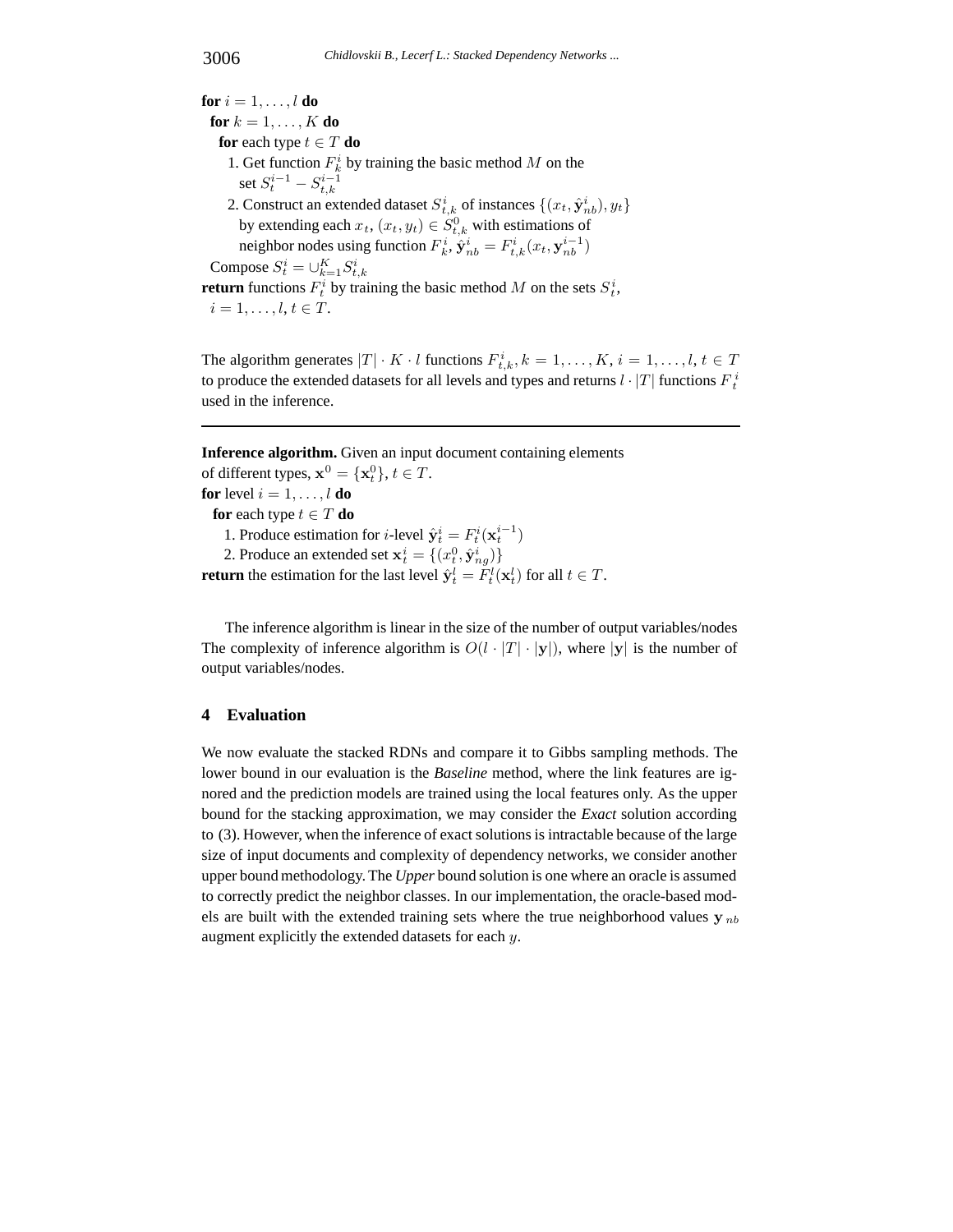We then compare *Stacking* to several variants of the Gibbs sampling method. The performance of Gibbs sampling depends on the order of visiting variables  $y \in y$ . We test two visiting policies. In the *Gibbs-random*, variables y are visited randomly. In the *Gibbs-order*, the variables are visited according to the reading order of elements in the document. Finally, we evaluate the ordered Blocking-Gibbs variant. We run different tests to compare *Baseline*, *Upper*, *Stacking*, Gibbs and *Exact* methods. The basic method M used in *Stacking* is the maximum entropy classifier. Below we report some results of tests applied on two different collections.



**Figure 3:** Inference with *Stacking* and Gibbs sampling methods.

**Abstract annotation.** The first collection is a set of 28 abstract sequences from the collection whose elements are annotated with 6 metadata classes. Each abstract is represented as a sequence of lines. In the dependency network generated for the sequences, the element's neighborhood is given by its left and right elements. Due to the chain dependency network, we can deploy the CRF++ package  $1$  to obtain the exact solutions.<sup>2</sup> For all tested methods, we estimate the accuracy of element annotation.

In the stacking methods, the stack size is varied from 1 to 8 and 5-folding crossvalidation is used; the inner cross-validation parameter  $K$  is set to 2. In the first set of tests, we run *Stacking* method on the sequence collection with the basic chain structure (**y***nb*) includes <sup>y</sup>'s left and right brothers) and compare it to *Upper*, *Independent* and *Exact* solutions.

The model training is fast with both *Stacking* and Gibbs methods. Instead, for the

<sup>&</sup>lt;sup>1</sup> CRF++: Yet another CRF toolkit, http://crfpp.sourceforge.net/.<br><sup>2</sup> The inference with the CRF is  $O(N \cdot Y^2)$  where Y is the number of different classes in **y**.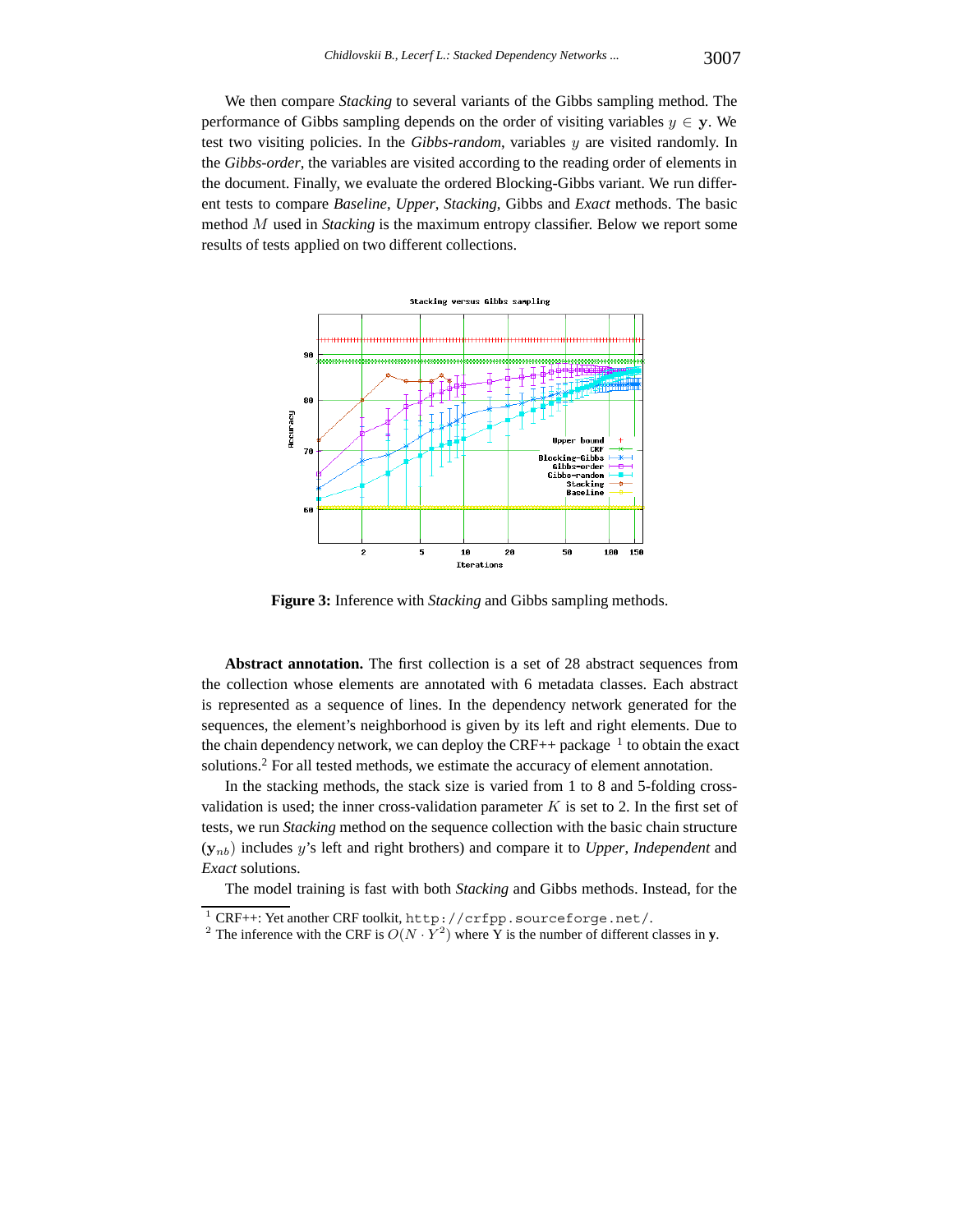|                 | <b>Precision Recall</b> |                   | F1 |
|-----------------|-------------------------|-------------------|----|
| Upper           |                         | 94.87 91.00 92.89 |    |
| Stacking $l=5$  |                         | 83.99 75.38 79.46 |    |
| Stacking $l=4$  |                         | 83.78 74.60 78.93 |    |
| Stacking $l=3$  |                         | 83.99 75.38 79.46 |    |
| Stacking $l=2$  |                         | 83.98 74.87 79.17 |    |
| Stacking $l=1$  |                         | 84.10 74.73 79.14 |    |
| Gibbs           |                         | 83.94 75.15 79.23 |    |
| <b>Baseline</b> |                         | 77.38 69.87 73.44 |    |

inference, as Figure 3 shows, *Stacking* reaches the maximum accuracy in 3-4 iterations, while it takes 3 to 20 times more iterations to Gibbs sampling. Among the Gibbs sampling methods, the *Blocking-Gibbs* performs better than other variants.

**Table 1:** Evaluation for the section segmentation case.

**Section segmentation.** The second collection is composed of 13 large technical documents, accounting in total for 7,073 pages and 275,299 lines. The document structuring task has been presented in Sections 2; it targets annotating LINEs and PAGEs in the layout-oriented documents which correspond to the beginning of sections and the section titles; there are 1058 such lines and 501 such pages in the collection. The link features of the target dependency network have been presented in Section 2.3. In all tests, we report the precision, recall and  $F_1$  measures, separately for each type and jointly for the entire set. As in Figure 2, **<sup>y</sup>***nb*(LINE) includes two neighbor LINEs and <sup>a</sup> PAGE the given line is a part of; **<sup>y</sup>***nb*(PAGE) includes two neighbor PAGEs and all LINEs on the page.

|                                         |       |              | LINES PAGES LINES+PAGES |
|-----------------------------------------|-------|--------------|-------------------------|
| <b>Upper</b>                            |       | 87.43 100.00 | 92.86                   |
| Stacking $l=1$                          |       | 78.74 79.32  | 78.98                   |
| $\overline{\overline{\mathsf{G}}}$ ibbs |       | 77.95 80.93  | 79.23                   |
| Baseline                                | 75.04 | 70.79        | 73.01                   |

**Table 2:** Evaluation for different element types.

When we train stacking models on the section collection, the stack size  $l$  vary from 1 to 5 and 5-folding is used for both internal and external cross-validations. Table 1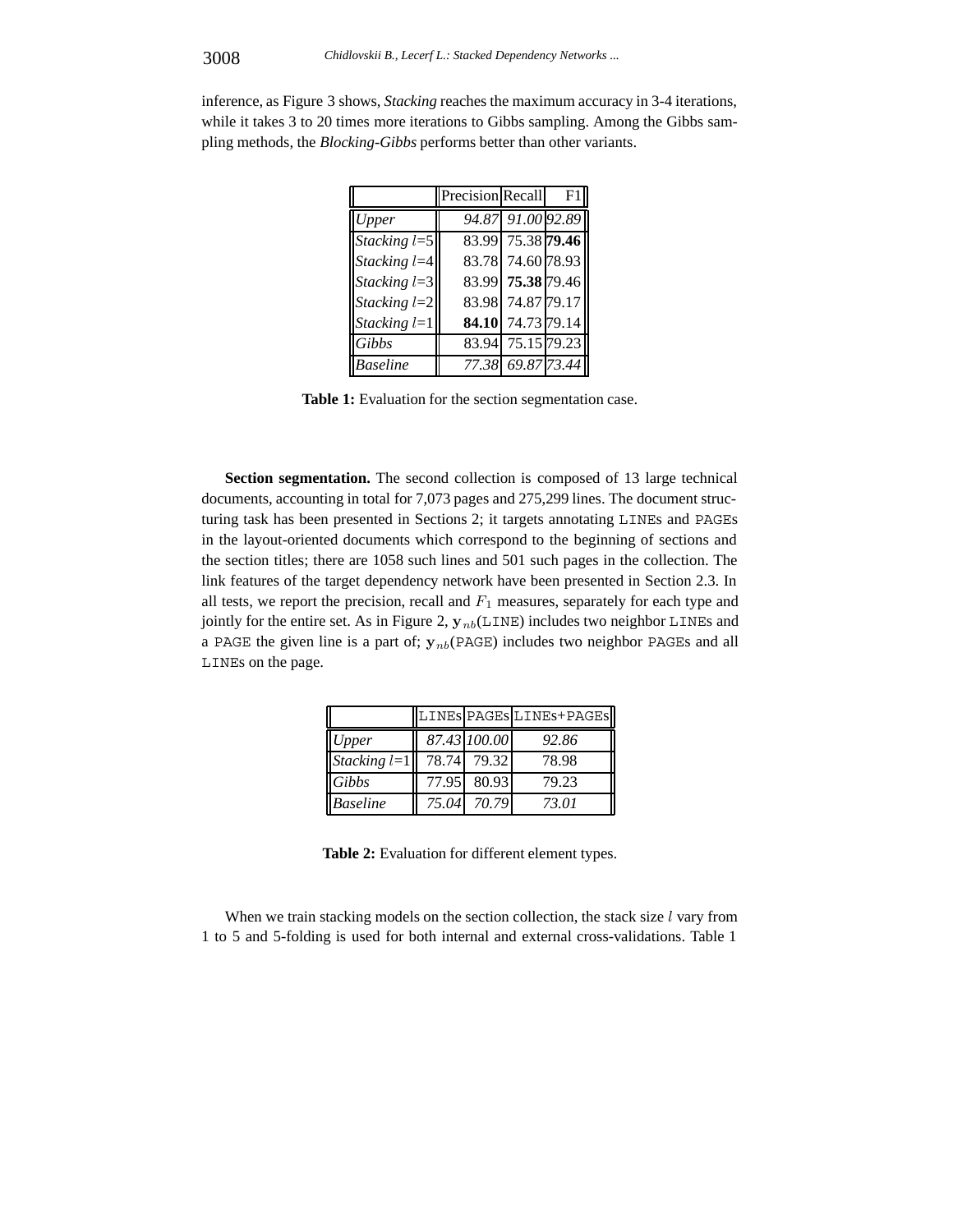reports results for the *Baseline*, *Upper*, *Gibbs* and *Stacking* methods (no exact solution is possible because of the graph size and complexity). As the table shows, we observe no significant difference between models with different stack sizes. Unlike the first collection, the Gibbs sampling converges fast with Finally, Table 2 reports F<sup>1</sup> values for different element types with the stacking inference and compares them to the *Baseline* and *Upper* bounds. The clasification of PAGEs takes the maximum benefit from the known neigbourhood in the *Upper* bound; with the *Stacking*, F<sup>1</sup> values are comparable for both types.

**Analysis**. The analysis of series of tests on both collections allowed us to make two major conclusions. First, the stacking inference is comparable to Gibbs sampling in the RDNs but additionally shows an important reduction in the inference time, despite the extra work needed to train the stacking models. Second, in all the tests, the structure of the dependency networks have been set manually, through the user-based definitions of the link features. We are now looking for the RDN structure inference, by the automatic discovery of important long-distance correlations between elements and their coupling with the stacking generalization.

For a given document annotation task, the optimal solution should take into account the variability of documents and the complexity of structuring task. If a sequential ot tree-like representation of documents is possible, the exact inference with CRF should be the first choice; such a conclusion being consistent with other deployments of CRF for the document analysis [Shetty et al.(2007)] and handwriting recognition [Feng and McCallum(2007)]. Otherwise, the RDNs are a viable alternative for complex structuring problems. The convergence of Gibbs sampling may vary considerably from one case to another, and in most cases, the stacking generalization may help reduce the inference time.

# **5 Conclusion**

We have addressed the problems of annotating and segmenting the larges layout-oriented documents. We approach the document structuring by the mapping from input data to variables on typed nodes and links which are subjects of the collective classification. We apply the principle of relational dependency networks defined by local and link features that capture relationships between input elements and their labels as well as between elements' labels. We then extend RDNs with the stacking generalization principle which ensures the fast inference as compared to the Gibbs sampling.

### **References**

[Berger et al.(1996)] Berger, A. L., Pietra, S. D., Pietra, V. J. D.: "A maximum entropy approach to natural language processing"; Computational Linguistics; 22 (1996), 1, 39–71. [Bishop(2006)] Bishop, C. M.: Pattern Recognition and Machine Learning; Springer, 2006.

[Chanod et al.(2005)] Chanod, J.-P., Chidlovskii, B., Dejean, H., et al.: "From legacy documents to xml: A conversion framework"; Proc. European Conf. Digital Libraries; 92–103; 2005.